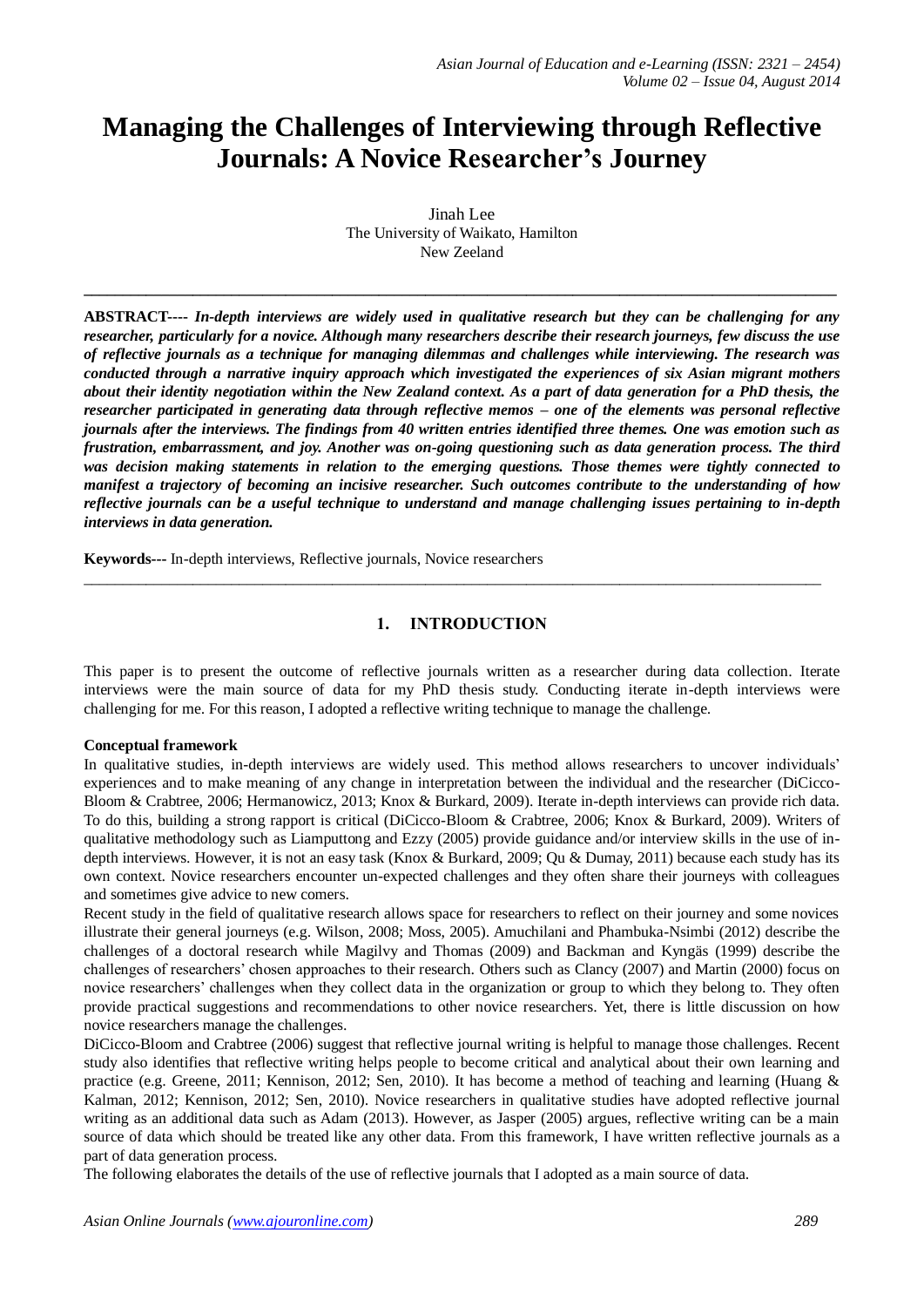# **2. RESEARCH DESIGN**

My research methodological approach is a narrative inquiry. Studying individuals' narratives is not just about gathering stories but engaging in a meaning making process between participants and researchers (Sandelowski, 1991). Connelly and Clandinin (1990) state that 'narrative inquiry is a process of collaboration involving mutual storytelling and restorying' (p. 4), and researchers become a part of a potentially 'caring community'. In this sense, researchers also become participants who contribute to data – through reflective journals. Before addressing the details of a researcher's reflective journal technique that I adopted, I will briefly describe the relation between participants and me in the research. I am an Asian migrant mother who uses English as an additional language like any other participant. One significant and obvious difference is that I am doing the research for a PhD thesis. I was anxious about the data generation process I had to conduct because of a few factors I was aware of. First of all, the success of the data collection depended on the commitment of participants' involvement for twelve months. I was not sure whether I would successfully finish collecting data as planned or not. The second was from the discomfort of imposing on people: I felt very uncomfortable initiating meetings and requesting commitment for my own needs, for collecting data. The third was that the participants and I shared many identities, an Asian migrant mother using English as an additional language as discussed above. I was uneasy to claim myself as a researcher. However, I was aware that the discomfort needed to be faced and dealt with.

Being aware of those factors, I designed the data generation process in a way to capture the struggles through writing reflective journals. As Emerson, Fretz and Shaw (2022), and Strauss and Corbin (1988) suggest, the reflective journals would provide a space for the continuous reflection on the data and the research process. I also expected that it could display the 'identity trajectory' of me becoming a researcher – the study topic. The journey would show how I managed the difficulties and became comfortable with decision making as a researcher.

I conducted 40 interviews with six participants from February to September, 2013. After each interview as early as possible, I wrote a brief memo about the interview just held which included my feelings and private thoughts. The collected data was analyzed using a thematic analysis method described by Braun and Clarke (2006). I followed the phases of thematic analysis: familiarizing with the data, generating initial codes, searching for themes, reviewing themes, defining and naming themes, and producing the report (Braun & Clarke, 2006).

# **3. FINDINGS**

Three main themes were identified and each theme is described with direct quotation from the journals.

### **Emotion**

Each reflective journal included private feelings prior to, during and after the interview. There were a few core features surrounding these emotional statements. One was related to the un-known future. At the beginning of data collection, there was an overall feeling of anxiety. I did not know the participants and how the interview process would unfold with them. However, the emotion often coincided with excitement. The extract below shows both the nervousness and the excitement prior to the meeting.

*I could not sleep well last night. A bit worried. Maybe it is not because it is the first time but more to the fact that she is a Korean wanting to do interviews in English. She must be really good at English. … I think I dressed like a 'student'. I was quite happy about it. … I made sure I was on time, not too early, not too late. …The fact that she was still struggling with English gave me a kind of confidence as well as a feeling of closeness towards her.*

### *(Entry 1)*

The other was related to my performance during interviews. There were statements of evaluating self-performance in terms of interview skills, social skills, and the data generation process. Sometimes I was relieved with what had happened, but other times I was worried about poor performance.

*I thought the interview went really well. I was glad that she could show me some of her feelings about being an Asian. Maybe my interaction with her youngest child and her presence made it easier.*

### *(Entry 29)*

The last one was the feeling of getting stuck. There were situations that I could not do anything such as the following extract.

At the beginning of the interview, I shared my story. …I felt comfortable sharing the story with her because I expected that she would *understand it and furthermore, she might have a similar experience like mine. However, the story ended with me just sharing my story. There was nothing further [stories] from her side. I felt we were stuck with her not offering anything back.*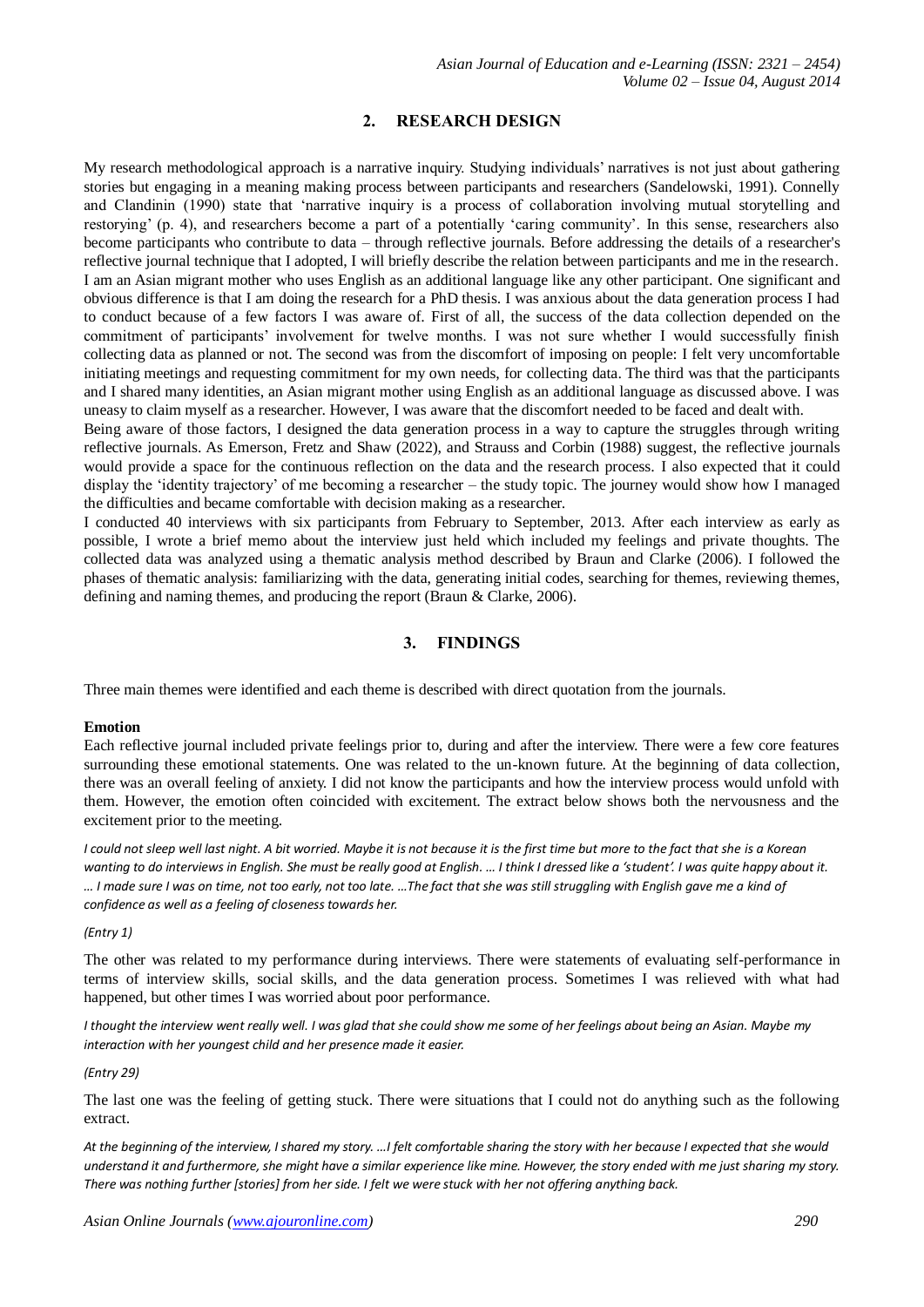# *(Entry 17)*

The emotional statements were evident in most of entries and often there were the mixture of feelings. The following extract is one example of the change of emotion due to the surrounding features.

*During the interview, I kept searching for a clue…. But slowly I realized I was failing…. Suddenly it came out [from nowhere] that she was a Sunday school teacher…. I was happy that she had something else [to talk about].* 

## *(Entry 11)*

As seen in the extract, I was struggling to bring out a "good" story from a participant. The feeling of disappointment turned into excitement very shortly when the participant mentioned that she was a Sunday school teacher, not only a mother of three children. I was excited about future interviews with the participant.

## **On-going questioning**

The fore-mentioned emotions were closely related to the emergence of questions going through my mind. The findings from reflective journals show that there are five categories of on-going questioning.

First, there were questions about the continuity of the participants' involvement. The journals written in the beginning included a detailed description of how to make sure my participants keep engaging in the research. Second, there were questions about the feasibility of the data generation process. I asked myself whether interviewing eight times a year was too much for the participants or not. The extract below shows the inquiry about the continuity of participant's involvement and the data collection design.

*I helped her stack books on the shelf. Briefly I thought, "Am I bothering her? She may really not want to do this." This doubt became stronger when she said that she was too busy with all the things she was doing. And then she asked me what kind of result I wanted from her and said she would respond or say stories according to my aim of the study. "This is not what I want" "What should I do about this?" I was glad she asked me in a way, so I could tell her more about my research study. But I think she still thinks that she needs to tell me a story accordingly to my wishes. I really hope she understands the objects of my research cannot have simple answers. It is not just what, it is about how. Maybe she is worrying about whether she is contributing to my research or not. How can I make sure she is? Was I not clear about my research to her? Beside the emotional and relational discomfort that I felt, the worry about my methods- that she did not provide a recount- seems so trivial now.* 

### *(Entry 10)*

Third, as I was becoming familiar with conducting interviews I began to focus more on the outcome of interviews than the research design. The following extract indicates that I was feeling comfortable talking to the participant but I had to question myself whether the conversation was worthy of data for the study.

*…the conversation about her visit to Korea was really great. It was fun and informative. However, I had this feeling of anxiety after the meeting when she mentioned 'Was this conversation any good for your study?' Is it? I have to re-think about the interview again… I can't stop feeling that I have just spent some good times chatting with friends. I should re-focus on what I want to study because it is almost at the end of interviews and I won't have many more interviews left to ask questions if I missed anything I wanted to get from their stories.*

### *(Entry 34)*

Fourth, there were on-going questions about how to properly act when interacting with participants. I often did not know how to react on an unusual or unexpected offer from participants such as a dinner offer. The following extract illustrates my uneasiness of a certain greeting gesture from a participant and I questioned myself about this feeling and tried to find the best way to interact with the participant.

*I found myself not really comfortable with her. After the interview, she gave me a hug and walked out to her car as I was gathering my stuff. I didn't know whether it was okay to walk with her to her car or wait until she was gone. …Do I find a difference in culture with her? Maybe hugging to greet and saying bye is not really my culture. I do it when it is "required" to be a culturally sensitive person. But this hugging thing is not something I expect from my research group, - and the rest of participants, we don't hug.* 

### *(Entry 20)*

The last one was about questioning self as a researcher. I started the data collection thinking whether my English was good enough to do a PhD. Then I began questioning about my ability as a researcher such as not being confident in the field of the study and the process. Extracts from Entry 1 and Entry 33 show the struggling. They both indicate that questioning self was on-going. Unlike Entry 1, however, the later entry shows more detailed questions on my interview skills.

*And I also thought how well she used her English. I became a smaller person because of her English. What would she think? That I am*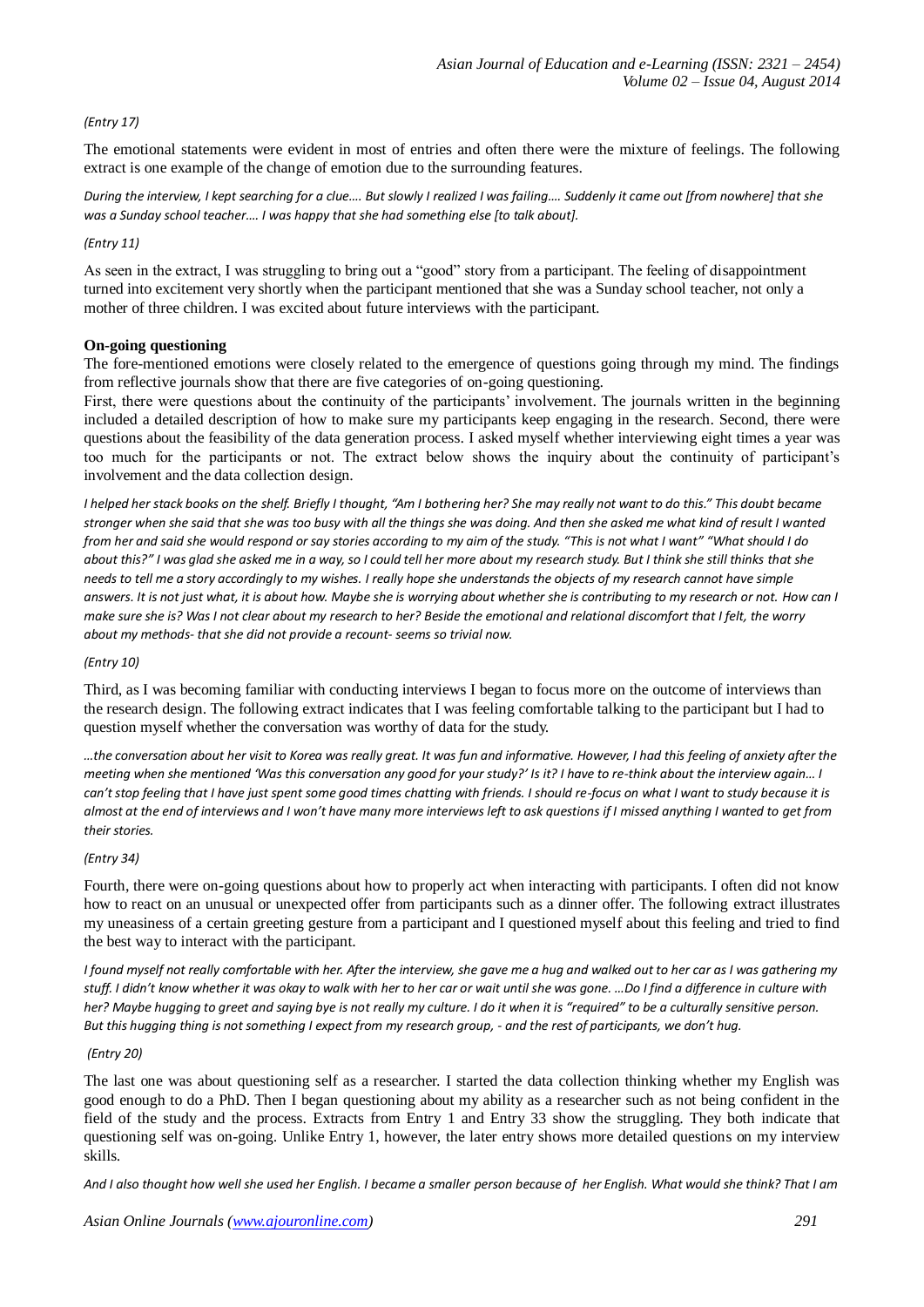*doing a PhD with 'this English'?*

*(Entry 1)*

*Compared to the last one, I felt that I could have asked the right questions. I need to re-harness my interview skills before it is too late. At the same time, I need to re-ask some basic information which was not made clear.* 

*(Entry 33)*

As described in extracts, journals included on-going questions about self, participants, interaction, data generation process, and outcome.

# **Decision making**

The on-going questions described above were answered in the form of decision making. Three phases of decision making were identified. One was settling into the reality: accepting the differences and/ or dealing with matters on the spot. This sort of decision making was described frequently and usually the problem was minor and/or straightforward to deal with.

*The easy feeling turned around when I realized the recount was about something opposed to my opinion. I had to take my own time to think about how to approach this and how could I do this without expressing my opinion. Maybe that's why I didn't address 'her opinion'. I asked more about the details of the event, focusing on the facts. I think it went okay in terms of controlling my feelings about it, I found myself being rather easy going. I was even proud of myself being very objective. (Entry 12)*

There were few but critical questions that the researcher struggled with. The questions were either too difficult for a novice researcher or too ambiguous to decide which would be ethical. In these cases I admitted that the matter needed a second opinion either from the participant or supervisors.

The comment seemed to be aimed at me and I didn't know what to say about it. I had a sleepless night struggling about if I would be *able to have her as my participant, a Korean woman who is a lot older than me and who has strong opinions on what she believes in. I was in a vulnerable position making me worried that one day I would feel obligated to have to pay her back in some way. I wanted a second opinion from my supervisors.*

*(Entry 3)*

The last one is decision making for future action – learning from experience. The researcher made plans for forthcoming interviews such as manners and attitudes, and interview skills. The extract shows that I reflected on previous interview journeys and reminded myself of the purpose of the study.

*… going back to the starting point [of the purpose of the study] which even the supervisors kept reminding me of. This research is not about confirming my own journey as an Asian migrant woman. There is more to do with my research but I am stuck in my own private thoughts and even failed to give good reasons to participants as to why they should be involved in my research. I should write her an email to explain how much she contributes to my study and, as a result, to other Asian migrants.* 

*(Entry 10)*

# **A narrative of a novice researcher**

Overall, the journals illustrated the narrative of a novice. There was a fuzzy image of challenges when commencing the data collection. The journals at the beginning indicated that everything was not clear and was problematic. As interviews progressed, I became more relaxed and comfortable in interviewing. At the same time, I was more convinced of the study design. At the end of the journey, I was more comfortable in decision making.

In detail, I was becoming more comfortable conducting interviews: I was less anxious and more relaxed as interviews progressed. The emerging questions became more focused and directly related to the outcome of the study. Accordingly, my decision making was more detailed. Even though I described the emerged themes in categories, they were tightly connected to one another. For example, the urgency of an emotion leads to a question and I answered the question. In this way, a trajectory of a novice researcher's narrative manifested itself. I could also see that I learned from the reflective journal writing. The following extract shows this clearly.

*Some of her story and sentences, even though they were not elaborated, were very good. Now I am doing interviews and at the same time analyzing the detailed sentences rather than chunks of stories which I was doing at the beginning. Maybe it is the way to becoming an experienced researcher. I had a lot easier and relaxed wrap up with her compared to the first one.*

*(Entry 38)*

The extract was written almost at the end of the interview journey. I talked about analyzing the data, which indicates that I was moving forward to the next step with the data I collected. Then I also mentioned the easiness of conducting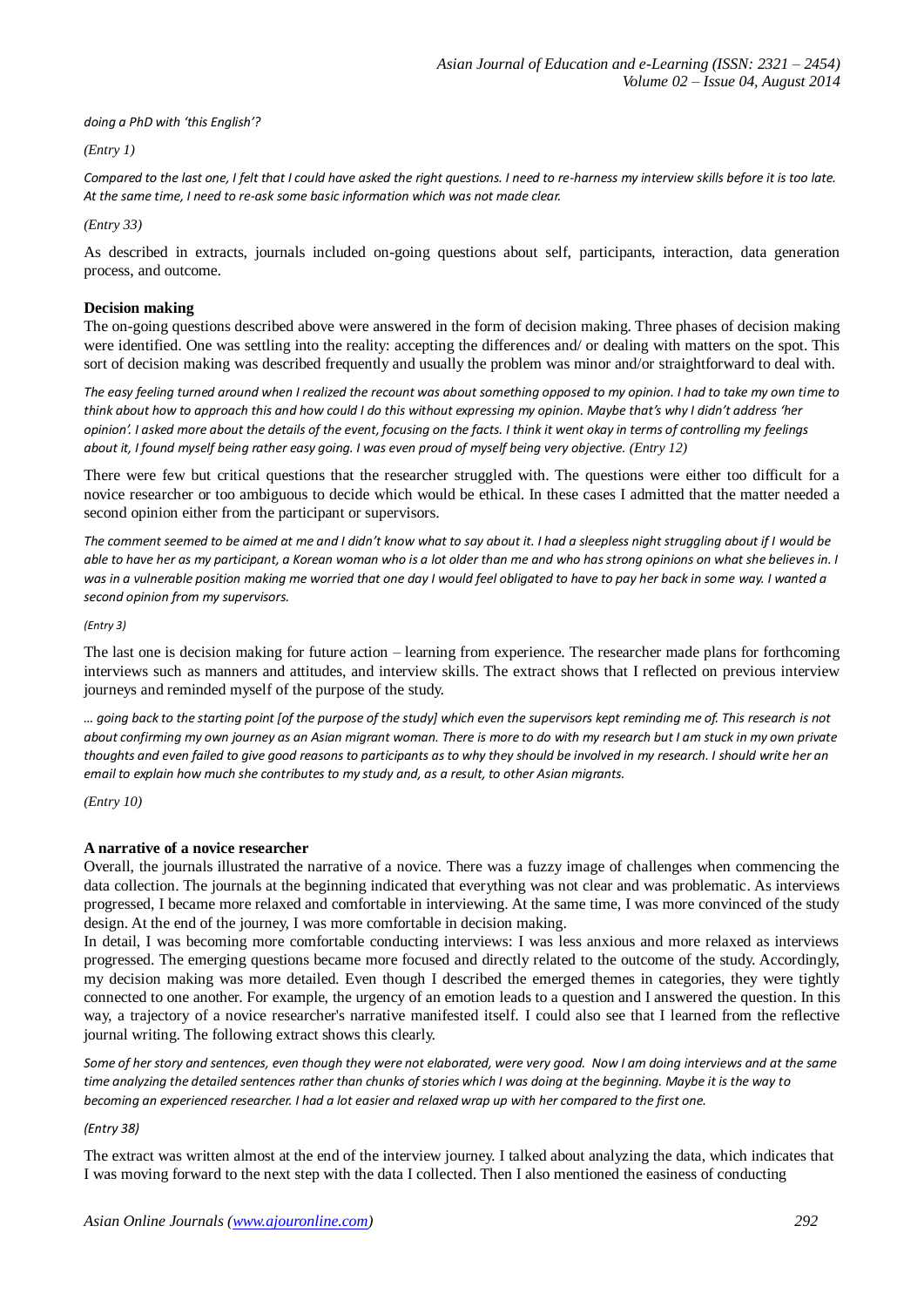interviews. I was familiar with the process and was comfortable with the decision making.

# **4. DISCUSSION AND CONCLUSION**

This paper illustrates how a novice researcher managed the challenges when conducting iterate interviews through emotion, emerging questions, and making decision. These identified themes were tightly linked to one another. The journey indicated that as a novice, I, became confident in conducting interviews and constructed a researcher identity. Reflective writing was central for me to develop critical thinking and to learn from experience (Jasper, 2005). I was also positioning myself as a scholar through reflexivity (Hunter, forthcoming). Reflective journal writing was a useful tool to capture the detail of the journey of becoming a competent researcher.

I adopted a reflective writing method to capture the struggles while interviewing. However, a more detailed journey was presented than I anticipated. I could see how I managed those struggles which were not clear when simply reflecting on my overall journey of interviews. This may provide insights to other researchers to use researchers' reflective journals as a main data collection method. Further, it may lead to the further study of researchers' learning trajectories, and researchers' identity negotiation.

## **5. ACKNOWLEDGEMENT**

I would like to express my deepest gratitude towards my supervisors, Dr. Judy Hunter and Dr. Margaret Franken, for their guidance and constructive support. I also thank my PhD colleagues for the encouragement to carry out this paper.

# **6. REFERENCES**

- DiCicco-Bloom, B. & Crabtree, B. F. (2006). The qualitative research interview. *Medical Education, 40*, 314-321. doi:10.1111/j.1365-2929.2006.02418.x
- Hermanowicz, J. C. (2013). The longitudinal qualitative interview. *Qual Sociol. 36*, 189-208. doi:10.1007/s11133-013-9247-7
- Knox, S. & Burkard, A. W. (2009). Qualitative research interviews. *Psychotherapy Research*. *19*(4-5), 566-575. doi:10.1080/10503300802702105
- Liamputtong, P. & Ezzy, D. (2005). *Qualitative Research Methods: Second Edition.* New York, NY: Oxford University Press.
- Qu, S. Q. & Dumay, J. (2011). The qualitative research interview. *Qualitative Research in Accounting & Management. 8*(3), 238-264. doi:10.1108/11766091111162070
- Wilson, M. (2008). Snakes and ladders: reflections of a novice researcher. *Nurse Researcher*, 15(3), 4-11. Retried from: *[ProQuest document link](http://ezproxy.waikato.ac.nz/login?url=http://search.proquest.com/docview/200829919?accountid=17287)*
- Moss, D. (2005). Reflections of a novice researcher. *Nursing Standard, 19*(44), 50-53. Retried from[: ProQuest document link](http://ezproxy.waikato.ac.nz/login?url=http://search.proquest.com/docview/200829919?accountid=17287)
- Amuchilani, C. & Phambuka-Nsimbi, C. (2012). The challenges of a novice researcher: a doctoral research experience. *International Journal of Management Research and Review, 2*(11), 1845-1853. ISSN: 2249-7196
- Magilvy, J. K. & Thomas, E. (2009). A first qualitative project: qualitative descriptive design for novice researchers. *Journal of Specialists in Pediatric Nursing, 14*(4), 298-300. doi:10.1111/j.1744-6155.2009.00212.x
- Backman, K. & Kyngäs, H. A. (1999). Challenges of the grounded theory approach to a novice researcher. *Nursing and Health Sciences, 1*, 147-153.
- Clancy, K. (2007). Experiences of a novice researcher. *Nurse Researcher,* 14(4), 27-38. Retried from[: ProQuest document link](http://ezproxy.waikato.ac.nz/login?url=http://search.proquest.com/docview/200829919?accountid=17287)
- Martin, L. (2000). Reflections of a novice researcher. *J Child Health Care,* 4(4), 157-159. doi:10.1177/136749350000400405
- Greene, K. (2011). The power of reflective writing. *English Journal, High School Edition. 100*(4), 90-93. Retried from: [ProQuest document link](http://ezproxy.waikato.ac.nz/login?url=http://search.proquest.com/docview/200829919?accountid=17287)
- Kennison, M. (2012). Developing reflective writing as effective pedagogy. *Nursing Education Perspectives, 33*(5), 306-311. Retried from[: ProQuest document link](http://ezproxy.waikato.ac.nz/login?url=http://search.proquest.com/docview/200829919?accountid=17287)
- Sen, B. A. (2010). Reflective writing: a management skill. *Library Management, 31*(1/2), 79-93. doi:10.1108/01435121011013421
- Huang, X. & Kalman, C. S. (2012). A case study on reflective writing. *Journal of College Science Teaching, 42*(1), 92-99. Adam, A. (2013). Managing insider issues through reflexive techniques: An insider researcher's journey. *Te Kura Kete Aronui, 5*, 1-14.
- Jasper, M. A. (2005). Using reflective writing research. *Journal of Research in Nursing, 10*(3), 247-260. doi:10.1177/174498710501000303
- Sandelowski, M. (1991). Telling stories: Narrative approaches in qualitative research. *Journal of Nursing Scholarship, 23*(3), 161-166.